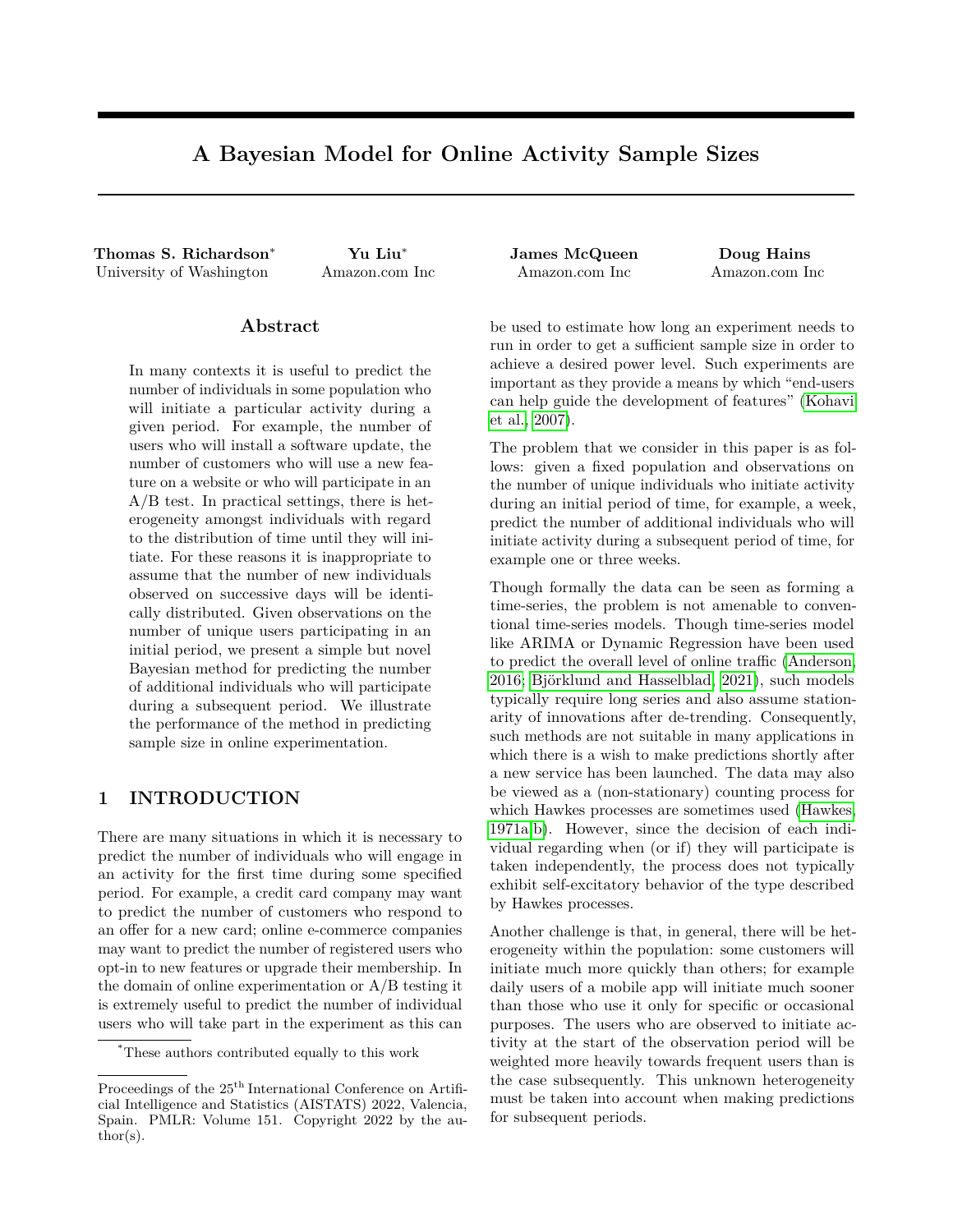The primary contribution of this paper is the use of a hierarchical Bayesian Beta-Geometric model with censoring to model the heterogeneity of individuals in the population with respect to their propensity to initiate activity on any given day. Estimates for the number of additional individuals arriving in subsequent periods can then be obtained by simulating from the posterior predictive distribution. A convenient by-product of the simplicity of our model is that it is possible to sample from the posterior via straight Monte-Carlo simulation, thereby avoiding issues that may arise with Markov Chain approaches, such as assessing convergence and mixing times, which could present difficulties in large scale or fully-automated applications.

Relating the approach described here to prior work, there is a long history of using hierarchical betabinomial models in Bayesian statistical inference for count data; see for example, [Leonard](#page-9-5) [\(1972\)](#page-9-5); [Novick](#page-9-6) [et al.](#page-9-6) [\(1973\)](#page-9-6); [Dempster et al.](#page-9-7) [\(1983\)](#page-9-7). However, we are not aware of prior work that has applied these models to inference for the number of individuals initiating behavior in a given time period.

The rate at which customers participate in an online experiments, often called A/B tests, will have a great influence on the effect sizes that can be detected statistically within a given time period. Recent works outlining current best practice for such online experiments include [Kohavi et al.](#page-9-0) [\(2007\)](#page-9-0) and [Bakshy et al.](#page-9-8) [\(2014\)](#page-9-8). However, again to the best of our knowledge, previous work has not considered the specific question of predicting how many additional unique customers will be accrued in a subsequent time interval, given the number of unique customers who participated during an initial period. Such predictions are obviously of great relevance to decisions regarding the organization and scheduling of A/B experiments [\(Kohavi and](#page-9-9) [Longbotham, 2017;](#page-9-9) [Casella and Berger, 2021\)](#page-9-10).

In section [2,](#page-1-0) we describe our proposed accrual model and the assumptions underlying it. In section [3,](#page-3-0) we describe how to make inferences about the number of additional individuals arriving in the second period by computing the posterior predictive distribution. In section [4](#page-4-0) we illustrate the posterior distribution, predictive distributions and demonstrate the performance of our model on a large meta-analysis of A/B experiments.

### <span id="page-1-0"></span>**2 ACCRUAL MODEL**

Our goal here is to build a simple accrual model which uses the number of unique users or customers who first participate at day  $t, t = 1, 2, \ldots, d$  to make a prediction regarding the total number of new (unique) customers who will participate in the second period of *d* <sup>∗</sup> days. We take  $d = 7$  (first week) and  $d^*$  a multiple of 7

(multiple weeks) in our data analyses.

#### <span id="page-1-2"></span>**2.1 Notations and Model Assumptions**

Consider a set of customers indexed by  $i \in \{1, \ldots, n\}$ and "Day *t*" means the *t*-th day on which it was possible to participate.

Our model makes the simplifying assumption that each customer *i* participates for the first time on any given day with a probability  $\pi_i$ . We will also assume that if on day  $t = 1, 2, \ldots$  a customer has never participated previously, then their probability of participating on the next day remains  $\pi_i$ . Consequently, the day of the experiment on which customer *i* first participates will follow a Geometric distribution with probability  $\pi_i$ .

#### <span id="page-1-1"></span>**2.2 Simple Accrual model:** *π* **discrete**

In the model that we propose below the underlying heterogeneity among customers in their behavior is described by modeling  $\pi_i$  as being drawn from a distribution with support on [0*,* 1]. However, to provide intuition, before describing this model, consider first the simpler setting in which  $\pi_i$  is discrete, taking 100 different uniformly spaced values:

$$
\pi_i \in \{0.01, \ldots, 0.98, 0.99, 1.00\}.
$$

 $\pi_i$  can be viewed as a characteristic of a customer. Thus it make sense to group together customers with the same value of  $\pi$ . Let  $N_{\pi}$  denote the number of customers in this group. Thus, in the simple setting described, there will be 100 groups of customers. It follows that the expected number of customers of type *π* who first participate on Day 1 will be *π* × *Nπ*, the expected number who first participate on Day 2 will be  $(1 - \pi)\pi N_\pi$ , and the expected number participating on Day *k* will be  $(1 - \pi)^{k-1} \pi N_{\pi}$ .

Consequently, in expectation, the set of customers who participate on Day 1 will consist of the following, ordered according to the value of *π*:

 $(0.01 \cdot N_{0.01}, 0.02 \cdot N_{0.02}, \ldots, 0.99 \cdot N_{0.99}, 1 \cdot N_1).$ 

Similarly, the set of customers who first participate on Day 2 will consist, in expectation, of the following:

$$
(0.99 \cdot 0.01 \cdot N_{0.01}, 0.98 \cdot 0.02 \cdot N_{0.02}, \dots, 0.01 \cdot 0.99 \cdot N_{0.99}, 0 \cdot 1 \cdot N_1).
$$

Notice that relative to Day 1, a smaller proportion of people with  $\pi = 0.99$  participate *for the first time* on Day 2, since 99% of such people already participated on Day 1. By repeating this procedure, we may simulate the number and type of customers who first participate on Day *t*.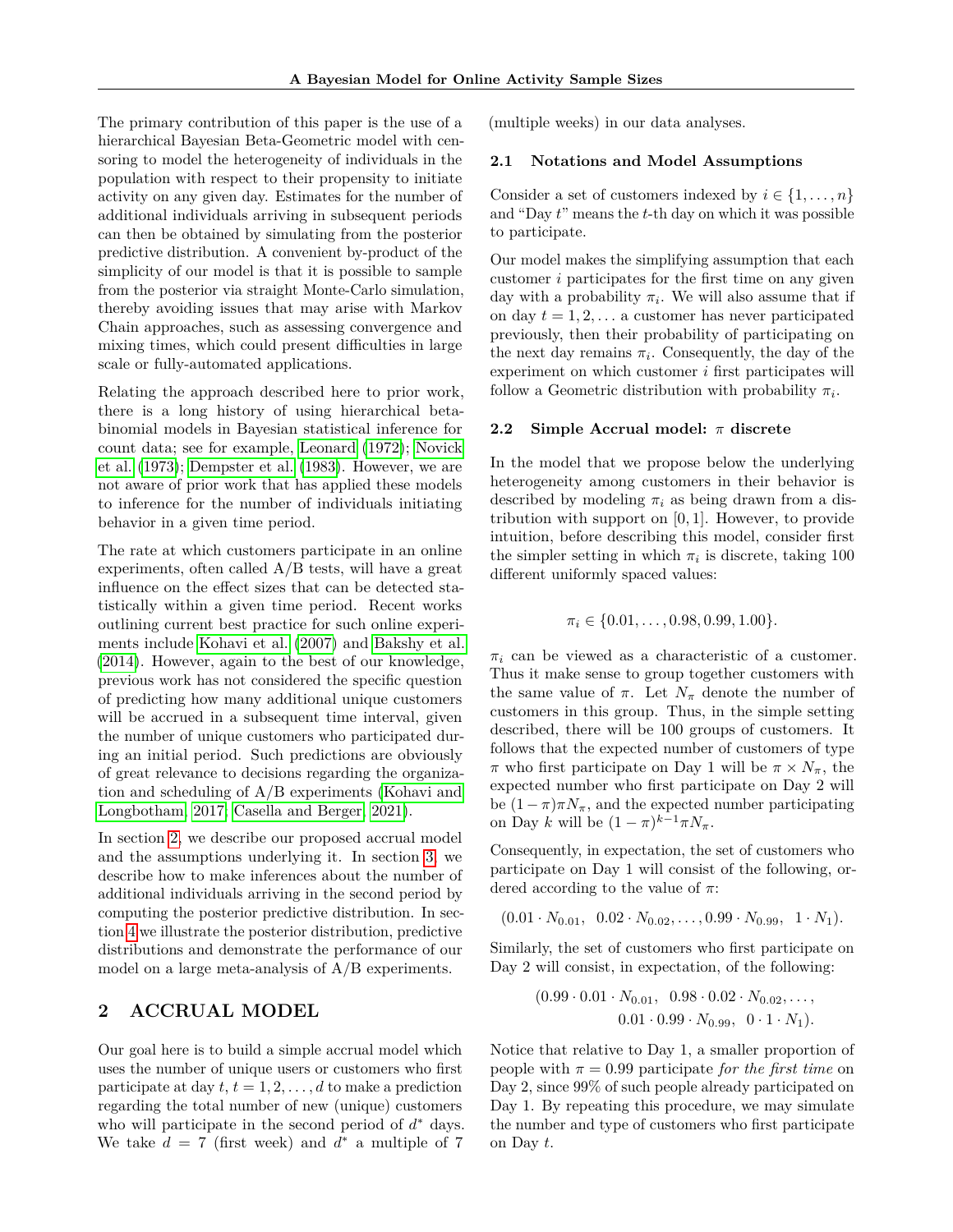#### **2.3 Accrual model: Geometric likelihood with censoring**

We now consider a more realistic setting in which  $\pi$  is continuous and build a model for the distribution of the participation probabilities  $\pi$ . Similar to section [2.2,](#page-1-1) given the model assumptions, the day on which individual *i* first participates will follow a Geometric distribution with probability *π<sup>i</sup>* :

day on which *i* initiates 
$$
|\pi_i \sim \text{Geo}(\pi_i)
$$
. (1)

For each individual  $i \in \{1, 2, \ldots, n\}$  who participates in the first period of length  $d$  we will define  $X_i$  to be the day on which they first participated; if an individual *i* never participates in the first period, then we define  $X_i = 0$ . Thus  $X_i \in \{0, 1, \ldots, d\}$ , where, for example,  $d = 7$  if the first period, for which participation data is available, is a week. We formulate the model hierarchically, with a Beta distribution over the unknown participation probabilities. The model is specified formally as follows:

<span id="page-2-1"></span>
$$
p(X_i = x_i \mid \pi_i) = \begin{cases} (1 - \pi_i)^{x_i - 1} \pi_i, & x_i \in \{1, \dots, d\}; \\ (1 - \pi_i)^d, & x_i = 0; \end{cases}
$$

$$
\pi_i \mid \alpha, \beta \sim \text{Beta}(\alpha, \beta);
$$

$$
p(\alpha, \beta) \propto (\alpha + \beta)^{-5/2}, \quad \alpha > 0, \beta > 0. \tag{2}
$$

Note that the first term here can also be rewritten as:

$$
p(X_i = x_i \mid \pi_i) = \pi_i^{\mathbb{I}(x_i > 0)} (1 - \pi_i)^{(x_i - 1)\mathbb{I}(x_i > 0) + d\mathbb{I}(x_i = 0)};
$$

Here  $\propto$  indicates *proportional to*, while  $\mathbb{I}(\cdot)$  is the indicator function that takes the value 1 if the condition is true and 0 otherwise.  $p(X_i = x_i \mid \pi_i)$  follows a censored geometric distribution with success probability  $\pi_i$ , where values larger than *d* are censored and recorded as 0. We use the conjugate prior for  $\pi_i$ , which is Beta $(\alpha, \beta)$ . The hyper prior  $p(\alpha, \beta)$  is a default prior recommended by [Gelman et al.](#page-9-11) [\(2004\)](#page-9-11)[§5.3].

A graphical depiction of the proposed model is in Fig-ure [1.](#page-2-0)  $\pi_i$  is the individual-specific probability of customer *i* participating on a given day. As described above,  $\pi_i$  can be viewed as describing a given customer's propensity to initiate activity. Similarly, the hyper-parameters  $\alpha$ ,  $\beta$  which determine the distribution from which the  $\pi_i$  values are drawn, can be viewed as describing the character of different activities. For example, customers may be more likely to participate in an experiment changing the layout of the home page of a website than they might be to participate in an experiment changing the customer support contact page.

From the two assumptions given in Section [2.1,](#page-1-2) it follows that the parameters  $(\pi_1, \ldots, \pi_n)$  are i.i.d. conditional on the hyper parameters  $\alpha$ ,  $\beta$ . In other words,

<span id="page-2-0"></span>

Figure 1: Graphical Model: The hierarchical Beta-Geometric model.  $(\alpha, \beta)$  are hyper-parameters; for an individual  $i, \pi_i$  is the individual-specific probability of first participating on a given day, having not participated previously; *X<sup>i</sup>* indicates *either* the day on which the customer *i* first participates in the first period *or* whether the individual did not participate in the first period  $(X_i = 0)$ . Shaded nodes are observed; nodes shaded red indicate individuals who didn't participate in the first period.  $X_i^*$  is a prediction of when an individual who did not participate in the first period will first participate in the second period, or if they will again not participate  $(X_i^* = 0)$ .

under the model each individual's probability  $\pi_i$  is an i.i.d. draw from a Beta $(\alpha, \beta)$  distribution.

To understand and motivate the hyper prior, we first recall the following facts about Beta distributions:

If 
$$
\pi^* \sim \text{Beta}(\alpha, \beta)
$$
 then:

- (a)  $E[\pi^*] = \frac{\alpha}{\alpha + \beta} \in [0, 1].$
- (b) The variance is given by:

$$
V[\pi^*] = \frac{\alpha \beta}{(\alpha + \beta)^2 (\alpha + \beta + 1)} \\
= \frac{E[\pi^*](1 - E[\pi^*])}{\alpha + \beta + 1} \le \frac{1}{4(\alpha + \beta + 1)}\n\tag{3}
$$

where we have used the fact that  $E[\pi^*](1 - E[\pi^*]) \le$ 1/4. Consequently, for large  $\alpha$ ,  $\beta$ , sd( $\pi$ <sup>\*</sup>)  $\approx$  ( $\alpha$  + *β*) <sup>−</sup>0*.*<sup>5</sup>*/*2.

Consequently, the hyper-prior [\(2\)](#page-2-1) corresponds to putting independent (improper) uniform priors on  $E[\pi^*] = \alpha/(\alpha + \beta)$  and  $(\alpha + \beta)^{-0.5} \approx \text{sd}(\pi^*)$ . Note that the hyperprior [\(2\)](#page-2-1) used here is *improper*; it does not integrate to 1. However, it will lead to a proper posterior provided that for at least one  $i, 0 < x_i < d$ ; see [Gelman et al.](#page-9-11) [\(2004\)](#page-9-11)[Ex. 5.7].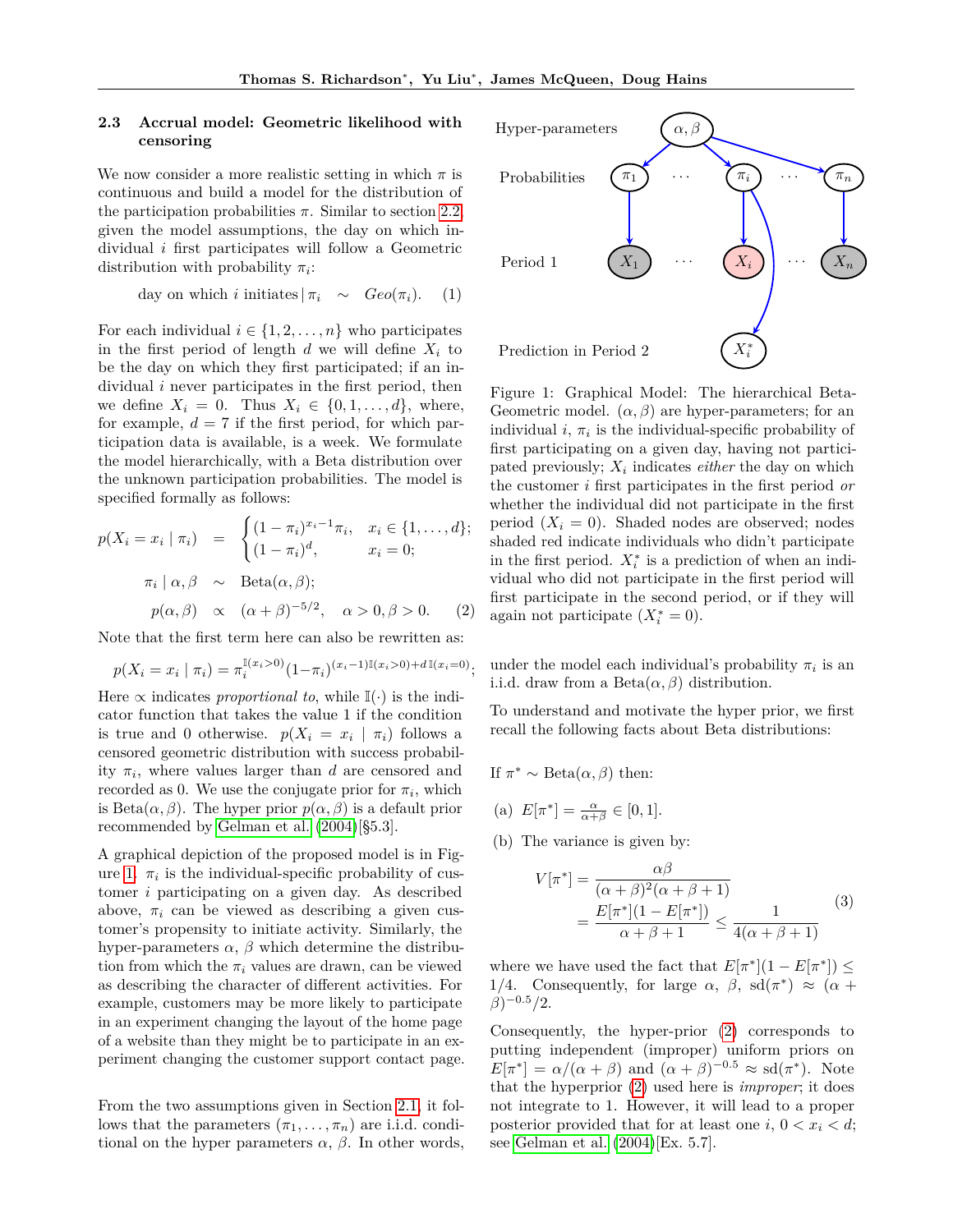## <span id="page-3-0"></span>**3 INFERENCE FOR THE ACCRUAL MODEL**

In this section, we discuss how to make predictions using the proposed accrual model.

#### <span id="page-3-4"></span>**3.1 Posterior predictive probability of continued non-participation**

We first compute the elements in the formula of the posterior predictive distribution for future point  $X_i^*$  in Figure [1.](#page-2-0) Let  $\mathbf{x} = (x_1, \ldots, x_n)$  be the vector recording the day of the first participation or 0 if there was no visit during the first period for *n* individuals, and let  $\pi$  =  $(\pi_1, \ldots, \pi_n)$  be the individual-specific probabilities.

From Bayes rule, following the independence assumptions, we can obtain the *joint posterior over parameters and hyper-parameters*  $(\alpha, \beta)$ :

$$
p(\pi, \alpha, \beta | \mathbf{x})
$$
  
\n
$$
\propto p(\alpha, \beta) p(\pi | \alpha, \beta) p(\mathbf{x} | \pi, \alpha, \beta)
$$
  
\n
$$
\propto p(\alpha, \beta) \prod_{j=1}^{n} p(\pi_j | \alpha, \beta) \prod_{k=1}^{n} p(x_k | \pi_k)
$$
  
\n
$$
\propto p(\alpha, \beta) \prod_{j=1}^{n} \left( \frac{\Gamma(\alpha + \beta)}{\Gamma(\alpha)\Gamma(\beta)} \pi_j^{\alpha - 1 + \mathbb{I}(x_j > 0)} \right)
$$
  
\n
$$
\times (1 - \pi_j)^{\beta - 1 + (x_j - 1)\mathbb{I}(x_j > 0) + d\mathbb{I}(x_j = 0)}.
$$
\n(4)

Similarly we obtain the *conditional posterior distribution over*  $\pi_i$  *given hyper-parameters*  $(\alpha, \beta)$  *and the data*  $x_i$ :

<span id="page-3-1"></span>
$$
p(\pi_i | \alpha, \beta, x_i)
$$
  
\n
$$
\propto p(\pi_i | \alpha, \beta)p(x_i | \pi_i)
$$
  
\n
$$
= Beta(\alpha + \mathbb{I}(x_i > 0), \beta + (x_i - 1)\mathbb{I}(x_i > 0) + d\mathbb{I}(x_i = 0))
$$
  
\n
$$
= \frac{\Gamma(\alpha + \beta + x_i + d\mathbb{I}(x_i = 0))}{\Gamma(\alpha + \mathbb{I}(x_i > 0))\Gamma(\beta + (x_i - 1)\mathbb{I}(x_i > 0) + d\mathbb{I}(x_i = 0))}
$$
  
\n
$$
\times \pi_i^{\alpha - 1 + \mathbb{I}(x_i > 0)} (1 - \pi_i)^{\beta - 1 + (x_i - 1)\mathbb{I}(x_i > 0) + d\mathbb{I}(x_i = 0)},
$$
\n(5)

where we have used the fact that  $\mathbb{I}(x_i > 0) + (x_i -$ 1) $\mathbb{I}(x_i > 0) = x_i \mathbb{I}(x_i > 0) = x_i$ . Here [\(5\)](#page-3-1) follows from the form of the joint posterior [\(4\)](#page-3-2), which shows  $\pi_i \perp \!\!\! \perp \pi_{-i}, x_{-i} \mid x_i, \alpha, \beta$ , where we use  $\pi_{-i} \equiv$  $(\pi_1, \ldots, \pi_{i-1}, \pi_{i+1}, \pi_n)$  to indicate the 'other' elements of  $\pi$  and likewise for  $x_{-i}$ ; the conditional independence here may also be obtained by applying the graphical d-separation criterion to the DAG shown in Figure [1.](#page-2-0)

Thus from [\(5\)](#page-3-1) we obtain:

$$
p(\pi | \alpha, \beta, x)
$$
  
= 
$$
\prod_{j=1}^{n} p(\pi_i | \alpha, \beta, x_i)
$$
  
= 
$$
\prod_{j=1}^{n} \frac{\Gamma(\alpha + \beta + x_j + d\mathbb{I}(x_j = 0))}{\Gamma(\alpha + \mathbb{I}(x_j > 0))\Gamma(\beta + (x_j - 1)\mathbb{I}(x_j > 0) + d\mathbb{I}(x_j = 0))}
$$
  

$$
\times \pi_j^{\alpha - 1 + \mathbb{I}(x_j > 0)} (1 - \pi_j)^{\beta - 1 + (x_j - 1)\mathbb{I}(x_j > 0) + d\mathbb{I}(x_j = 0)}.
$$
(6)

Similar to the development in [Gelman et al.](#page-9-11) [\(2004\)](#page-9-11)[§5.3, Eq.(5.5) Eq.(5.8)], the *posterior over the hyperparameters*  $\alpha$ *,*  $\beta$  is then:

<span id="page-3-3"></span>
$$
p(\alpha, \beta | \mathbf{x})
$$
  
=  $\frac{p(\alpha, \beta, \pi | \mathbf{x})}{p(\pi | \alpha, \beta, \mathbf{x})}$   

$$
\propto p(\alpha, \beta) \prod_{j=1}^{n} \left( \frac{\Gamma(\alpha + \beta)}{\Gamma(\alpha)\Gamma(\beta)} \right)
$$
  

$$
\times \frac{\Gamma(\alpha + \mathbb{I}(x_j > 0))\Gamma(\beta + (x_j - 1) \mathbb{I}(x_j > 0) + d\mathbb{I}(x_j = 0))}{\Gamma(\alpha + \beta + x_j + d\mathbb{I}(x_j = 0)}.
$$
(7)

For a given individual *i*, who did not participate in the first period, so  $X_i = 0$ , we will define  $X_i^*$  to be the first day on which the individual participates in the second period of length  $d^*$ , or, as before, we define  $X_i^* = 0$  if they also never participate in the second period. Given the hyper-parameters  $(\alpha, \beta)$ , it follows from [\(5\)](#page-3-1) that:

<span id="page-3-2"></span>
$$
p(X_i^* = x_i^* | \alpha, \beta, X_i = 0)
$$
  
= 
$$
\int p(X_i^* = x_i^* | \pi_i, \alpha, \beta, X_i = 0) p(\pi_i | \alpha, \beta, X_i = 0) d\pi_i
$$
  
= 
$$
\int p(X_i^* = x_i^* | \pi_i) p(\pi_i | \alpha, \beta, X_i = 0) d\pi_i
$$
  
= 
$$
\frac{\Gamma(\alpha + \beta + d)}{\Gamma(\alpha)\Gamma(\beta + d)}
$$
  

$$
\times \frac{\Gamma(\alpha + \mathbb{I}(x_i^* > 0))\Gamma(\beta + d + (x_i^* - 1)\mathbb{I}(x_i^* > 0) + d^* \mathbb{I}(x_i^* = 0))}{\Gamma(\alpha + \beta + d + x^* + d^* \mathbb{I}(x_i^* = 0))}.
$$
(8)

Thus, conditional on hyper-parameters  $(\alpha, \beta)$ , the *probability that an individual who has not participated in the first period will again not participate in the second period* is:

<span id="page-3-5"></span>
$$
p(X_i^* = 0 \mid \alpha, \beta, X_i = 0)
$$
  
= 
$$
\frac{\Gamma(\alpha)\Gamma(\beta + d + d^*)}{\Gamma(\alpha + \beta + d + d^*)} \frac{\Gamma(\alpha + \beta + d)}{\Gamma(\alpha)\Gamma(\beta + d)}
$$
 (9)  

$$
\equiv q_0(\alpha, \beta, \mathbf{x}).
$$

We express the probability  $q_0(\alpha, \beta, x)$  of continued nonparticipation as a function of the full first period data *x* because this determines the set of individuals *i* who did not participate in the first period, for whom  $X_i = 0$ .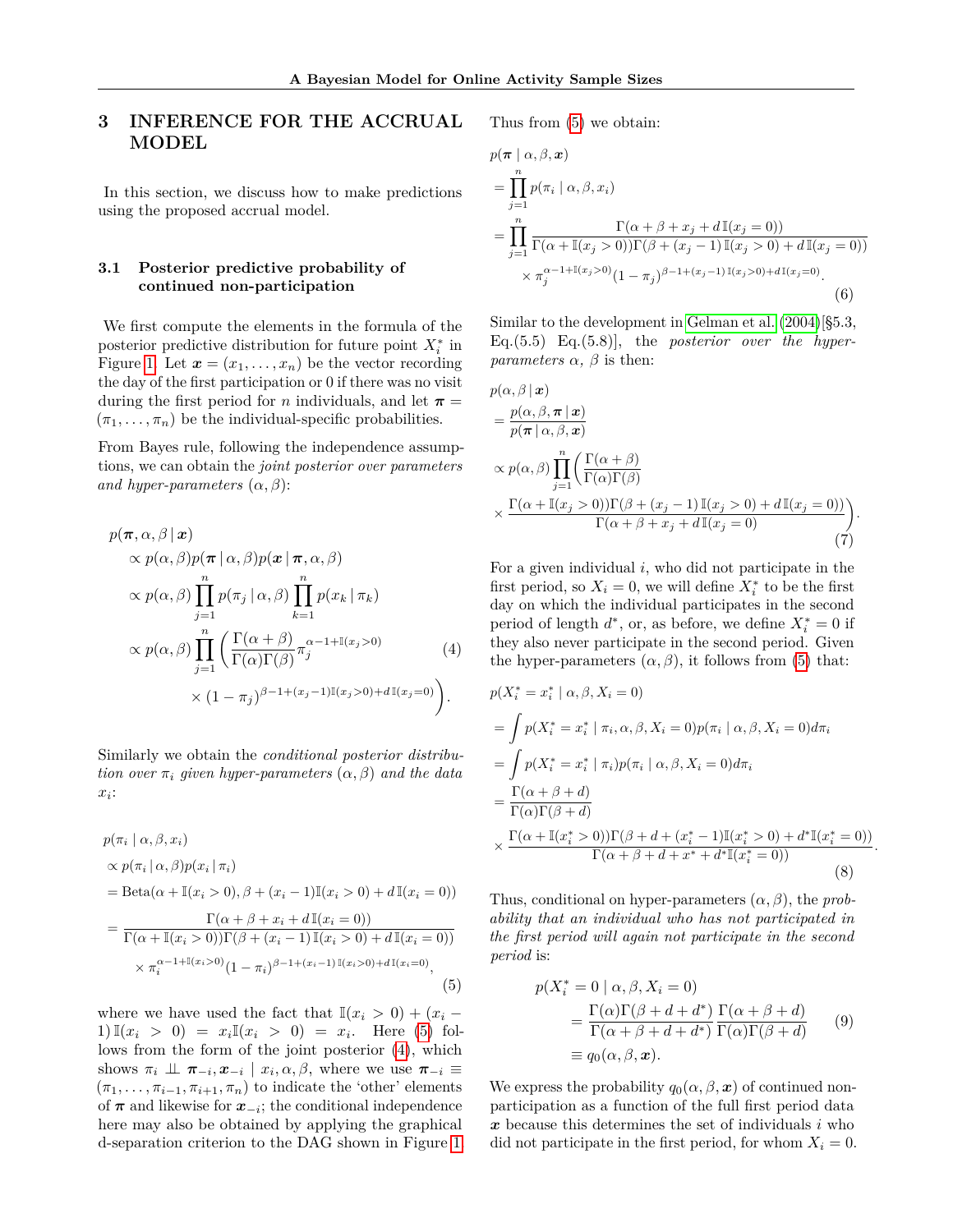Note that under the model this probability will be the same for all people who did not participate in the first week.

#### **3.2 Predicting the number of new individuals in the second period**

Let  $n_0$  be the number of individuals who did not participate in the first period. Similarly, let  $\{i_1, \ldots, i_{n_0}\}\$ be the subset of individuals who did not participate in the first period.

Given  $\alpha$ ,  $\beta$  the corresponding variables  $\{X_{i_1}^*, \ldots X_{i_{n_0}}^*\}$ are i.i.d., and have probability  $q_0(\alpha, \beta, x)$  of taking the value 0. It follows that given  $\alpha$ ,  $\beta$  the *number* of individuals  $n_{00}$  who did not participate in the first period and who again did not participate in the second period will follow a binomial distribution, with the following parameters:<sup>[1](#page-4-1)</sup>

$$
n_{00} | \alpha, \beta, \mathbf{x} \sim \text{Binomial}(n_0, q_0(\alpha, \beta, \mathbf{x})) \tag{10}
$$

Hence a simple Monte-Carlo scheme for simulating from the posterior for  $n_{00}$  is as follows:

- 1. Simulate  $\alpha$ ,  $\beta$  from the posterior distribution [\(7\)](#page-3-3);
- 2. For each value of  $(\alpha, \beta)$  draw a number from the Binomial distribution given by [\(10\)](#page-4-2).

In step one we use the (straight) Monte-Carlo Ratio-of-Uniforms algorithm [\(Wakefield et al., 1991;](#page-9-12) [Kinderman](#page-9-13) [and Monahan, 1977\)](#page-9-13) to sample  $\alpha$ ,  $\beta$ . A point estimator of  $n_{00}$  may be obtained by taking the median of the different draws from step 2. We use the posterior median as it is more robust than the posterior mean.

Thus the number of individuals who did not participate in the first period, but did participate in the second period is:

no. of individuals participating  
for first time in Period 
$$
2 = n_0 - n_{00}
$$
. (11)

Hence we are able to efficiently obtain samples from the posterior for the number of additional individuals participating during the second period.

#### **3.3 Inference when total population size is unknown**

In the development so far, we have supposed that the number of censored observations,  $n_0$  corresponding to individuals who did not show up in the first period, is known. This will hold in settings where the population of users is known, for example, where subscriptions or accounts are required for participation.. However, in some situations this may not be the case.

Fortunately, this turns out not to be a practical issue: provided that the number of censored observations is large relative to the number of uncensored observations, the posterior distribution for the number of additional individuals who will participate for the first time in the second period is not sensitive to the exact number of censored observations; see Section [4.](#page-4-0) In more detail, one may use a plug-in estimate of  $n_0$  given by a multiple  $\lambda$  of the uncensored observations:

<span id="page-4-3"></span>
$$
\hat{n}_0 = \lambda \sum_{i=1}^n \mathbb{I}(x_i^* > 0).
$$
 (12)

<span id="page-4-2"></span>If necessary,  $\lambda$  can be tuned via cross-validation [\(James](#page-9-14) [et al., 2013\)](#page-9-14) on past data.

#### <span id="page-4-0"></span>**4 Experimental Results**

In order to evaluate the performance of the model, we obtained participation data from experiments performed at Amazon.com, Inc. during the last year in the United States. We collected data from 1961 experiments that ran for at least 2 weeks, and 976 that ran for at least 4 weeks. For each experiment we used the number of new customers first participating in the experiment each day during the first week to predict the total sample size if the experiment were to continue running for *k* weeks in total, where  $k = 2, 3, 4, 5$ . (Axes in these plots are not annotated owing to business confidentiality.)

#### **4.1 Illustrative Example**

We first demonstrate the method using data from a single experiment that ran for at least 2 weeks. Figure [2a](#page-6-0) shows the participation data from the first week of the experiment. Here the X-axis represents the day index  $t = 1, 2, \ldots, 7$ , while the Y-axis is the number of customers who first participate in the experiment on day *t*.

Following the development in Section [3](#page-3-0) for this experiment we first obtained samples from the joint posterior distribution over the hyper-parameters  $\alpha$  and  $\beta$ , and then drew samples from the joint posterior predictive distribution for the number of new customers who first participate in each successive week. We define  $S_t$  to be the number of new customers who first participate in the experiment on day *t*. Thus the vector  $x = (x_1, \ldots, x_n)$  in Section [3.1](#page-3-4) will consist of  $S_1$  ones,  $S_2$  twos  $\ldots$ ,  $S_7$  sevens. Since data on the total population size was not available, the number of individuals

<span id="page-4-1"></span><sup>&</sup>lt;sup>1</sup>Note that the posterior distribution for  $n_{00}$  is *not* a Beta-Binomial distribution.  $n_{00}$  is Binomial given  $(\alpha, \beta)$ , but the posterior over (*α, β*) is *not* a Beta distribution.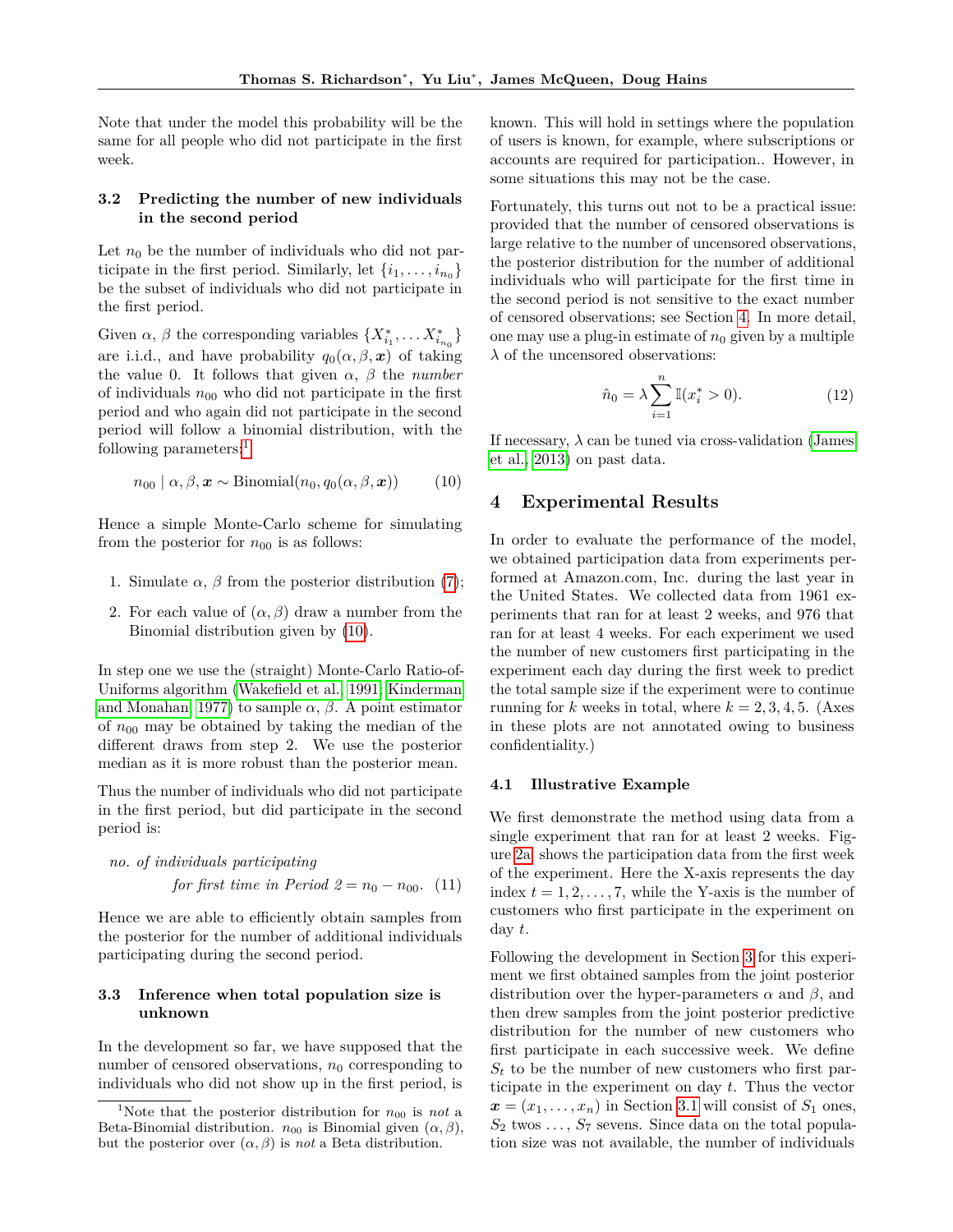who did not participate in the first week was estimated via [\(12\)](#page-4-3) with  $\lambda = 10$ ; note that this may be expressed as  $\hat{n}_0 = \lambda \sum_{i=1}^7 S_i$  and is an estimate of the number of zeros in the vector **x**. Here  $\lambda = 10$  was selected by tuning from a set of four past experiments. Since *n* can be large in some experiments, the use of the sufficient statistics  $(S_1, \ldots, S_7)$  can greatly speed up the computation relative to simply using *x*.

For the experimental data shown in Figure [2a,](#page-6-0) Figure [2b](#page-6-0) shows a scatterplot of 1000 samples of the hyper-parameters (*α, β*) drawn from posterior distribution [\(7\)](#page-3-3) together with an estimated density plot. We used an implementation of the (straight) Monte-Carlo Ratio-of-Uniforms algorithm [\(Wakefield et al., 1991;](#page-9-12) [Kinderman and Monahan, 1977;](#page-9-13) [Northrop, 2021,](#page-9-15) [2020\)](#page-9-16) to obtain these samples. An implementation using sufficient statistics, based on code from the Bang package [\(Northrop, 2020\)](#page-9-16), can be found in github [\(Richard](#page-9-17)[son and Liu, 2022\)](#page-9-17). The actual scales of the X and Y axes in Figure [2b](#page-6-0) are small indicating that, under the model, the posterior distribution for  $\alpha$  and  $\beta$  is concentrated.

For each pair of  $(\alpha, \beta)$  values, we then use Equation [\(9\)](#page-3-5) with  $d^* = \{7, 14, 21, 28\}$  to obtain samples from the joint posterior predictive distribution for the probability that an individual who did not participate in the experiment in the first week will again not participate in the subsequent 1, 2, 3 and 4 weeks if the experiment were to continue running. Plugging these probabilities and  $\hat{n}_0$  into Equation [\(10\)](#page-4-2) results in predictions for the number of customers who did not participate in the initial period and who also do not participate in the second period of  $d^*$  days, denoted  $\hat{n}_{00}(d^*)$  where  $d^* = \{7, 14, 21, 28\}.$  Thus the predicted number of customers first participating in the experiment in the *k*-th week is  $\hat{n}_{00}((k-2)*7) - \hat{n}_{00}((k-1)*7)$  where  $k \in \{2, 3, 4, 5\}$  and  $\hat{n}_{00}(0) = \hat{n}_0$ . We repeat this procedure for all pairs of  $\alpha$  and  $\beta$  values. This results in samples from the posterior distribution over the function giving the number of new customers in each subsequent successive week. The 1000 predicted curves corresponding to the posterior draws are shown in Figure [2c.](#page-6-0) The predicted curves show little variability, which is perhaps not surprising, given that the posterior over  $\alpha$  and  $\beta$ , shown in Figure [2b,](#page-6-0) is highly concentrated,

In Figure [3a](#page-6-1) we show how the predicted number of customers first participating in the experiment at week 2 is relatively insensitive to changes in  $\lambda$ . Specifically, Figure [3a](#page-6-1) shows boxplots giving 1000 posterior draws for each value of  $\lambda \in \{1, 2, 3, \ldots, 30\}$ . As can be seen, when *λ* ranges from 8 to 30, the median of the boxplot for the posterior predictive distribution is approximately constant. The red dotted line in this plot is the ground

truth. Though the posterior median underestimates the ground truth, the accuracy is adequate for practical purposes.

#### **4.2 Comparison of Bayesian Model to Other Approaches**

We compared our approach to the following three baseline models: 1. Time-Series Models; 2. Log-Linear Models; 3. Random Forest Models. Results from two further baselines are given in the Supplementary Materials.

Time-series (ARIMA) models are widely used to predict online traffic trends [\(Anderson, 2016;](#page-9-1) [Björklund and](#page-9-2) [Hasselblad, 2021\)](#page-9-2). However, there are several obstacles to applying such models in our context: (1) online A/B tests often take place during a relatively short experiment window and thus there are an insufficient number of observed time points; (2) The participation data are non-stationary requiring the specification of a model for the trend, but the trend here is of primary interest! (3) Though in some other settings it is possible to model the trend as a function of relevant baseline covariates, these may not be available. We fitted ARIMA models to the initial 7 days of data using auto.arima in the forecast R package [\(Hyndman et al., 2021\)](#page-9-18). Random walk ARIMA(0, 1, 0) was fitted but generated very poor predictions. We also tried to de-trend using linear regression on the number of days *t*, but this gives poor predictions due to the extrapolation. Since the time-series approaches were qualitatively much less competitive than the others, we do not consider these models further here.

Instead, we fitted a simple log-linear model:

$$
\log(T_d + 1) = \beta_0 + \beta_1 d + \epsilon_d,\tag{13}
$$

where  $T_d$  is the number of customers who first participate in the experiment on day  $d$  and  $\epsilon_d$  are independent errors with  $E[\epsilon_d | d] = 0$ . Estimates for  $\beta_0$  and *β*<sup>1</sup> may be obtained by linear regression of the log of the number of new participants on day *d* against *d*, for  $d = 1, \ldots, 7$ . The predicted number of new customers at week *k* can be extrapolated by plugging in  $d = 7 * (k-1) + 1, \ldots, 7 * k$  and then summing the predictions.

A Random Forest Model [\(Breiman, 2001\)](#page-9-19) is a flexible and general machine learning model. It uses bagging and ensemble techniques to obtain estimates from a set of regression trees. Here we assume that there is a training set of previous participation data, both from the initial period *and* the subsequent periods for a large set of experiments. In more detail, the *i*-th row and *j*-th column of the feature matrix **S** is  $S_{i,j}$ : the number of customers first participating in the experiment *i* at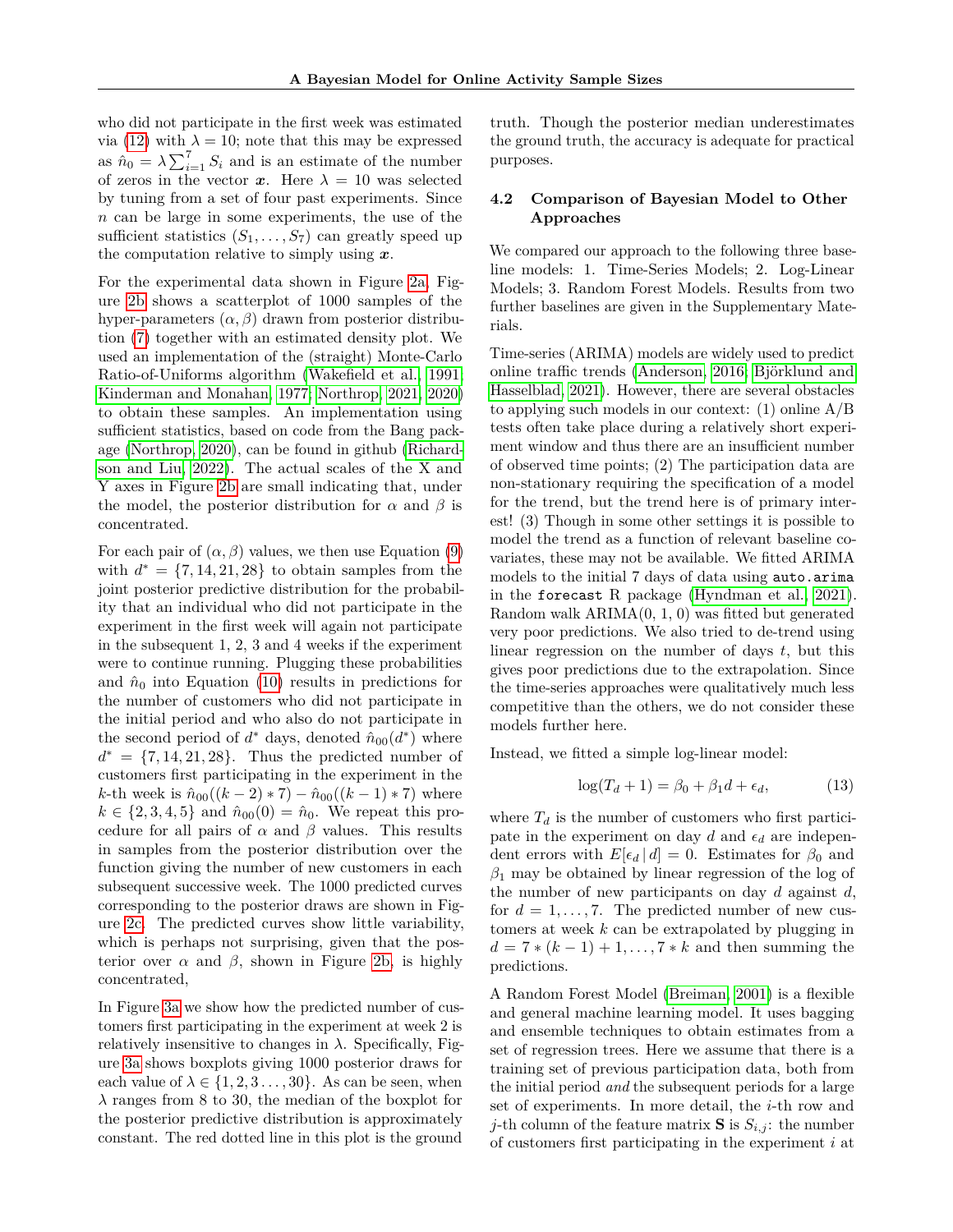<span id="page-6-0"></span>

(a) Observed Data for an Experiment

(b) Scatter Plot and Density Plot of (c) Predicted Curves from 1000 Simula-Posterior (*α*, *β*) tions.

Figure 2: Illustrative Example: For the sake of simplicity, we label customers participating in the experiment first time as "new customers". (a) the X-axis represents the number of days since the start of the experiment; the Y-axis represents the number of new customers who first participate in the experiment during each day in the initial period. (b) Scatter plot of 1000 pairs of  $(\alpha, \beta)$  values sampled from Equation [\(7\)](#page-3-3) given the data in Figure [2a](#page-6-0) with  $\lambda = 10$ . Contour lines show the density of  $(\alpha, \beta)$  and nested contours indicate regions of higher local density. (c) The Y-axis represents the predicted number of new customers participating in the experiment at week k, where  $k \in \{1, 2, 3, 4\}$ . The plot displays 1000 posterior draws for the prediction functions corresponding to the  $(\alpha, \beta)$  samples in Figure [2a.](#page-6-0)

<span id="page-6-1"></span>

(a) Box Plots of the Predicted Number of New Customers Participating in the Experiment at Week 2 Against Different *λ* Values (b) Comparison of Predictions Using Different Methods

Figure 3: Results For Illustrative Example: (a) Box plots of the predicted number of new customers participating in the experiment in Figure [2a](#page-6-0) at week 2 using different lambda values,  $\lambda \in \{1, 2, ..., 30\}$ . The X-axis is the value of lambda. Left bottom corner of the plot is (0*,* 0). Each boxplot displays the distribution of 1000 draws from the posterior predictive distribution for the number of new customers at week 2 obtained when using a specific value of lambda. The Red dotted line is the ground truth observed at week 2. (b) Comparison of the predicted number of new customers participating in the experiment shown in Figure [2a](#page-6-0) at the *k*-th week using different methods. The X-axis represents the week index and the Y-axis represents the number of customers first participating in the experiment at week *k*. The true number for week 1 is observed; the numbers for weeks 2, 3, 4, 5 are predicted using different methods. The red curve shows the predictions using the proposed Bayesian model. Predictions from the Log Linear and Random Forest models are given by the blue and purple curves respectively. The ground truth is given by the green curve.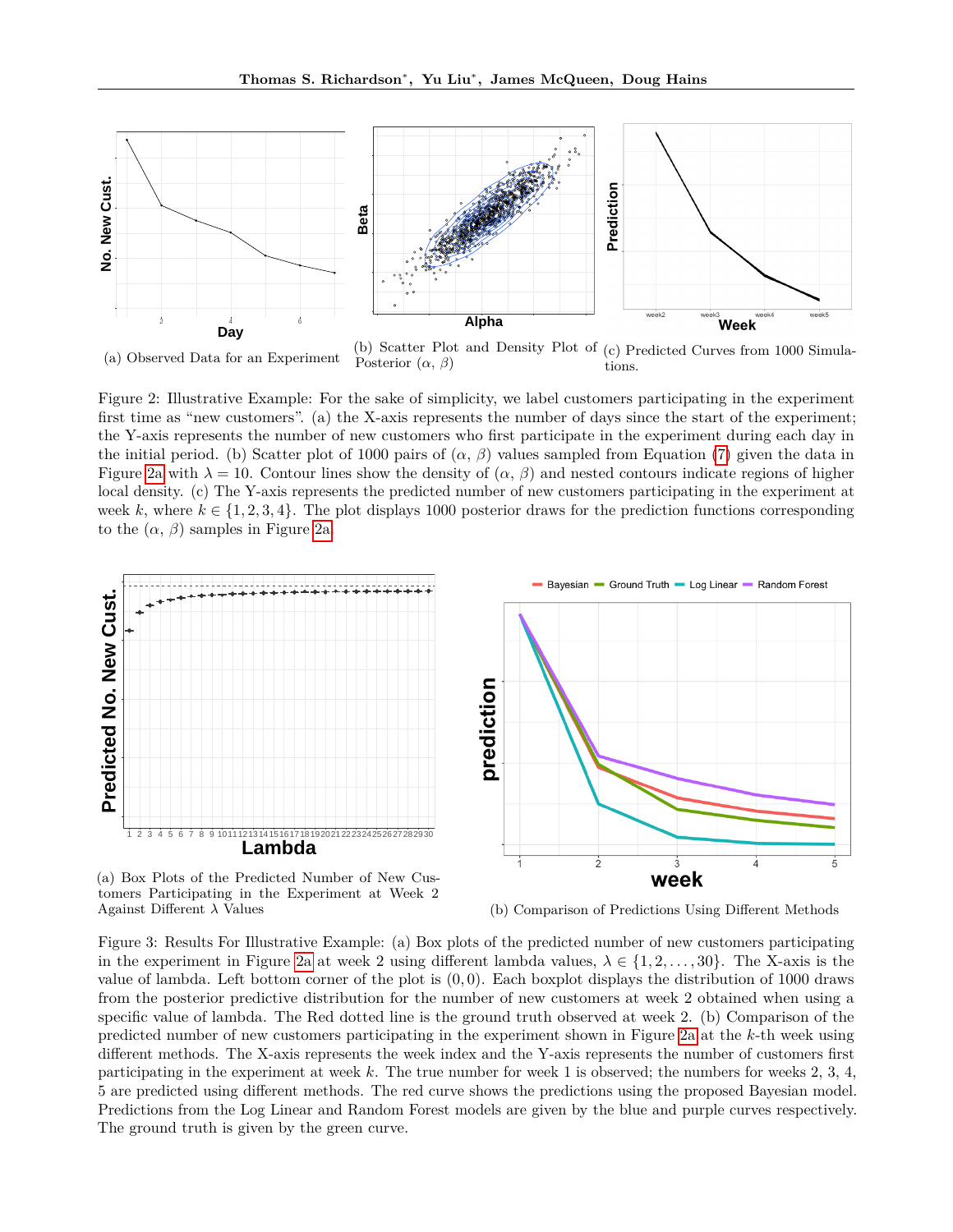<span id="page-7-0"></span>

Figure 4: Meta-Analysis Results: The vertical axes show the true number of new customers participating in an experiment at the *k*-th week; the horizontal axes give the predicted count of new customers participating based on the first week of data. The 45° line, corresponding to perfect prediction, is shown in red. Scatter plots contain predictions at week *k* for experiments running for at least *k* weeks. The left panel shows results for 981 experiments that ran for 2 weeks; the right panel shows 488 experiments that ran for 4 weeks. The plots show the performance of the proposed predictor (top), random forest regression (middle) and the Log Linear predictor (bottom) at (a) 2 weeks and (b) 4 weeks. For visualization purposes, outliers in the Log Linear predictions are Winsorized at the maximum value on the horizontal axis and indicated by  $+$ .

day *j* where  $j \in \{1, \ldots, 7\}$ . Let the response variable be  $F_{i,k}$ , the number of customers first participating in the experiment *i* at week *k*, where  $k \in \{2, 3, 4, 5\}$ . We fit 4 different random forest models on the training set:  $F_k \sim RF(\mathbf{S})$ , where  $k = 2, 3, 4, 5$  and make prediction for each model on the test set. We use the random forest package in R [\(Liaw and Wiener, 2018\)](#page-9-20) with 500 trees and default number of variables  $(2-3)$  randomly sampled as candidates at each split as parameters.

#### **4.3 Predictive Performance**

Figure [3b](#page-6-1) compares the predicted curves using the proposed Bayesian model, log linear regression, random forest regression and the ground truth for the example experiment in Figure [2a.](#page-6-0) We use the median among 1000 simulations as the predictor for the proposed Bayesian model. For the random forest, the test data is the feature matrix of the target experiment while the training data are the feature matrix and responses for experiments (approximately 300) that took place before the target experiment. The selection of training data here mimics the way that such a model would be implemented in practice. As illustrated in Figure [3b,](#page-6-1) the Bayesian predictor has the best performance in this illustrative example.

To assess performance on the full meta-analysis, we sort the 1961 experiments that ran for at least 2 weeks by their start date and, in order to accommodate the Random Forest, we split the first half of this set as the training dataset and the second half as the testing dataset. As before, we used  $\lambda = 10$  in the Bayesian model. We repeat the same procedure for 976 experiments running for at least 4 weeks and predict the number of customers first participating at week 4. Figure [4](#page-7-0) shows the true number of new customers participating in the experiment at the *k*th week vs the predicted values using different methods. The  $y = x$ line is shown in red in order to aid visual inspection of the performance of the various models. The plots suggest that (1) the Bayesian method has similar performance to the random forest model while the log linear predictor is unstable; (2) The Bayesian model tends to underestimate the ground truth.

We use the Root Mean Square Error (RMSE) and Mean absolute percentage error (MAPE) to quantify the predictive performance.

$$
RMSE = \sqrt{\sum_{i=1}^{n} \frac{(Predicted_i - Actual_i)^2}{n}}.
$$

$$
MAPE = \frac{100}{n} \sum_{i=1}^{n} \left| \frac{Predicted_i - Actual_i}{Actual_i} \right|.
$$

Table [1](#page-8-0) compares the RMSE and MAPE for the random forest regression, log linear regression and the proposed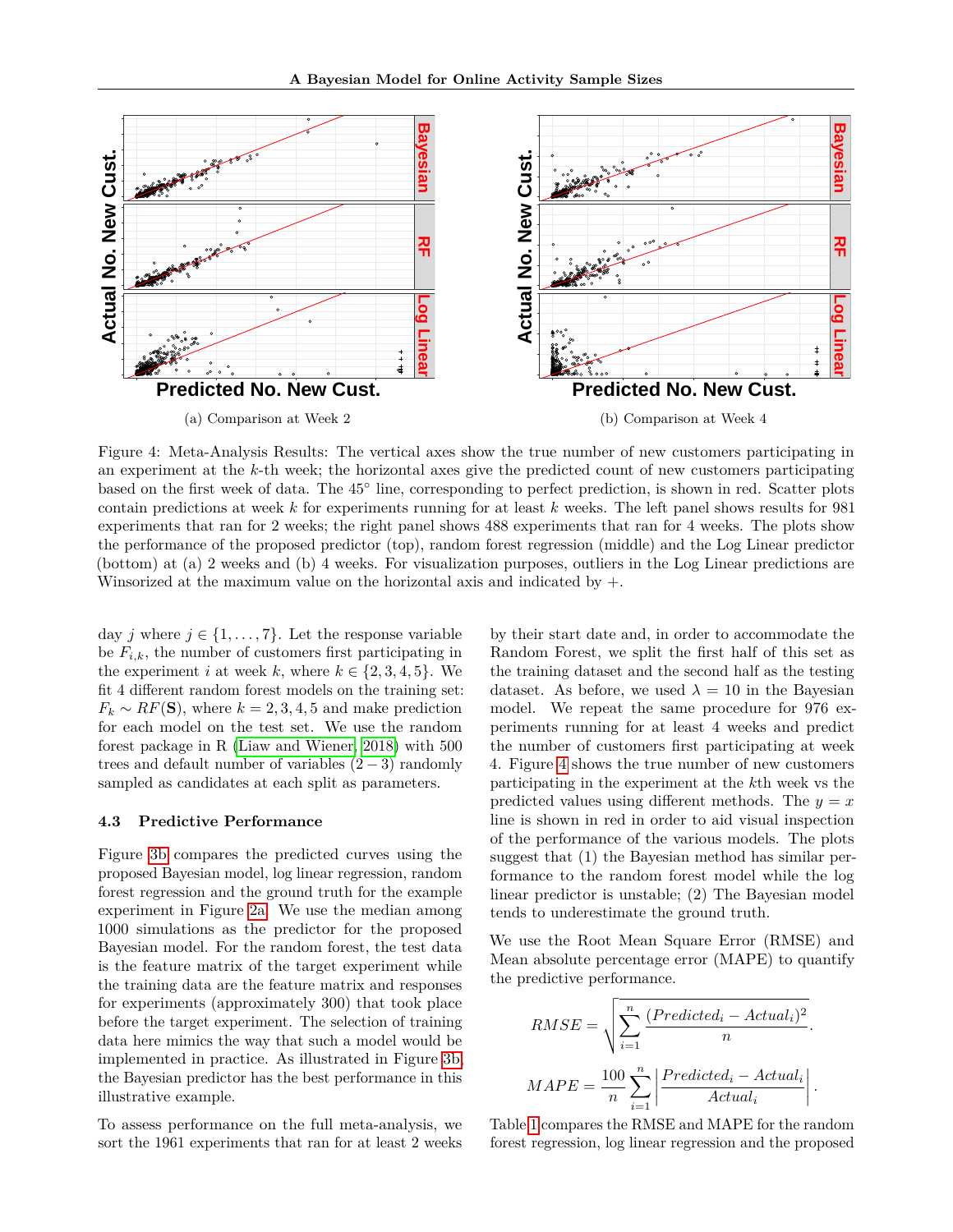Bayesian estimator. These results confirm that the Bayesian model slightly outperforms the log-linear and random forest model in terms of MAPE and has similar performance to the random forest model in terms of RMSE. Both models outperform the Log Linear model. Note that whereas the Random Forest model has access to training data, this is not used by the log-linear or Bayesian approaches (other than the four experiments that were used for selecting  $\lambda$ ).

Table 1: Meta-Analysis Predictive Performance: RMSE and MAPE comparison between the Log Linear, Random Forest regression and Bayesian predictors.

<span id="page-8-0"></span>

|             |              | Week 2      | Week 4        |              |  |
|-------------|--------------|-------------|---------------|--------------|--|
|             | <b>RMSE</b>  | MAPE        | <b>RMSE</b>   | <b>MAPE</b>  |  |
| $ Log-Lin $ | $1.84e + 11$ | $5.72e+5\%$ | $9.06e + 17$  | $1.12e+13\%$ |  |
| <b>RF</b>   | $7.05e + 05$ | 44.06\%     | $5.49e + 0.5$ | 165.22\%     |  |
| Bayes       | $7.11e+05$   | 32.59%      | $5.01e + 0.5$ | 84.57\%      |  |

In Appendix [A](#page-10-0) we include additional experiments comparing the performance of the proposed method with a Neural Net model and a Censored Weibull model. These results confirm that the proposed method is competitive with the other methods.

Note that when  $n_0$  is known the proposed Bayesian method does not require any past experiments as training data and thus may be applied in contexts where past experiments are either not available or have a different distribution compared to the target experiment; even when  $n_0$  is unknown, only a small number of experiments are typically required to tune  $\lambda$ . In contrast, traditional machine learning methods, require training data from the same distribution. The latter assumption may not hold if experiments are conducted by different teams or at different times. Indeed, this may explain some of the results given in the Supplement, where the proposed Bayesian method outperforms the Random Forest in Table [2.](#page-10-1) Compared with the Log Linear and Censored Weibull methods, the proposed method is derived from a simple, interpretable model of customer behavior.

#### **5 Conclusion**

We have proposed a Bayesian approach to predict online activity in a fixed population. We demonstrated the utility of this method by applying it to predict sample size in online A/B testing. We evaluated the performance of our predictions by comparing them to the ground truth and other baselines in a large collection of online experiments. Our results show the practical utility of the proposed method.

The proposed Bayesian method does not require past experiments to use as training data when  $n_0$  is known. It also does not require stationarity assumptions, or long observation periods. The proposed method also takes into consideration the heterogeneity within the population and thus captures differences in customer behavior when using online services. Our method is simple but effective, and is being used in production to predict sample sizes for online experiment in Amazon.

There are several further refinements that we intend to explore. As indicated by Figure [3a,](#page-6-1) we found that in practice the proposed model typically slightly underestimates the ground truth. One possible explanation is that there may be growth in the pool of potential users that is occurring while the experiments is running. This suggests that it may be possible to improve predictions by incorporating additional (dynamic) information regarding population size.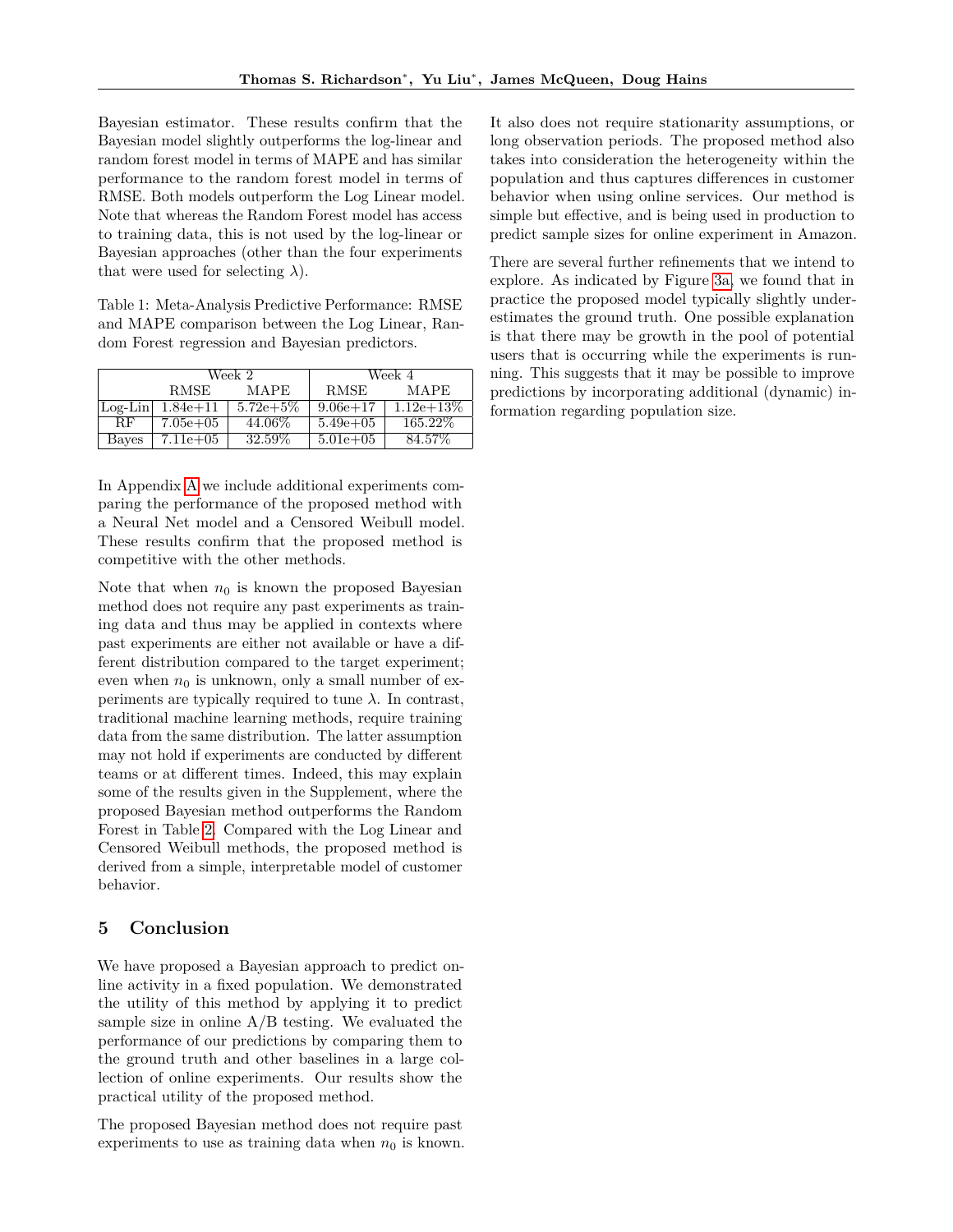#### **References**

- <span id="page-9-1"></span>Linda Anderson. Library website visits and enrollment trends. *Evidence Based Library and Information Practice*, 11(1):4, 2016.
- <span id="page-9-8"></span>Eytan Bakshy, Dean Eckles, and Michael S. Bernstein. Designing and deploying online field experiments. In *Proceedings of the 23rd International Conference on the World Wide Web*, pages 283–292, 2014.
- <span id="page-9-2"></span>Martin Björklund and Felix Hasselblad. The effect of online advertising in a digital world: Predicting website visits with dynamic regression, 2021.
- <span id="page-9-19"></span>Leo Breiman. Random forests. *Machine learning*, 45 (1):5–32, 2001.
- <span id="page-9-10"></span>George Casella and Roger L. Berger. *Statistical inference*. Cengage Learning, 2021.
- <span id="page-9-7"></span>Arthur P. Dempster, Murray R. Selwyn, and Barbara J. Weeks. Combining historical and randomized controls for assessing trends in proportions. *Journal of the American Statistical Association*, 78(382):221– 227, 1983.
- <span id="page-9-11"></span>Andrew Gelman, John B. Carlin, Hal S. Stern, and Donald B. Rubin. *Bayesian Data Analysis*. Chapman and Hall/CRC, 2nd edition, 2004.
- <span id="page-9-3"></span>Alan G. Hawkes. Spectra of some self-exciting and mutually exciting point processes. *Biometrika*, 58 (1):83–90, 04 1971a.
- <span id="page-9-4"></span>Alan G. Hawkes. Point spectra of some mutually exciting point processes. *Journal of the Royal Statistical Society. Series B (Methodological)*, 33(3):438–443, 1971b.
- <span id="page-9-18"></span>Rob Hyndman, George Athanasopoulos, Christoph Bergmeir, Gabriel Caceres, Leanne Chhay, Mitchell O'Hara-Wild, Fotios Petropoulos, Slava Razbash, Earo Wang, and Farah Yasmeen. *forecast: Forecasting functions for time series and linear models*, 2021. URL [https://cran.r-project.org/web/](https://cran.r-project.org/web/packages/forecast/forecast.pdf) [packages/forecast/forecast.pdf](https://cran.r-project.org/web/packages/forecast/forecast.pdf). R package version 8.15.
- <span id="page-9-14"></span>Gareth James, Daniela Witten, Trevor Hastie, and Robert Tibshirani. *An Introduction to Statistical Learning*, volume 112. Springer, 2013.
- <span id="page-9-22"></span>Richard Kay. Proportional hazard regression models and the analysis of censored survival data. *Journal of the Royal Statistical Society: Series C (Applied Statistics)*, 26(3):227–237, 1977.
- <span id="page-9-13"></span>Albert J. Kinderman and John F. Monahan. Computer generation of random variables using the ratio of uniform deviates. *ACM Transactions on Mathematical Software (TOMS)*, 3(3):257–260, 1977.
- <span id="page-9-9"></span>Ron Kohavi and Roger Longbotham. Online controlled experiments and A/B testing. *Encyclopedia of machine learning and data mining*, 7(8):922–929, 2017.
- <span id="page-9-0"></span>Ron Kohavi, Randal M. Henne, and Dan Sommerfield. Practical guide to controlled experiments on the web: listen to your customers not to the hippo. In *Proceedings of the 13th ACM SIGKDD International Conference on Knowledge Discovery and Data Mining*, pages 959–967, 2007.
- <span id="page-9-5"></span>Thomas Leonard. Bayesian methods for binomial data. *Biometrika*, 59:581–589, 1972.
- <span id="page-9-20"></span>Andy Liaw and Matthew Wiener. *R package random Forest*, 2018. URL [https://cran.r-project.org/](https://cran.r-project.org/web/packages/randomForest/randomForest.pdf) [web/packages/randomForest/randomForest.pdf](https://cran.r-project.org/web/packages/randomForest/randomForest.pdf). R package version 4.6-14.
- <span id="page-9-21"></span>C. H. Bryan Liu, Ângelo Cardoso, Paul Couturier, and Emma J McCoy. Datasets for online controlled experiments. *Proceedings of the Neural Information Processing Systems Track on Datasets and Benchmarks, 2021; arXiv:2111.10198*, 2021.
- <span id="page-9-16"></span>Paul J. Northrop. *R package bang: Bayesian Analysis, No Gibbs*, 2020. URL [https://cran.r-project.](https://cran.r-project.org/web/packages/bang/index.html) [org/web/packages/bang/index.html](https://cran.r-project.org/web/packages/bang/index.html). R package version 1.0.1.
- <span id="page-9-15"></span>Paul J. Northrop. *R package rust: Ratio-of-Uniforms Simulation with Transformation*, 2021. URL [https://cran.r-project.org/web/packages/](https://cran.r-project.org/web/packages/rust/index.html) [rust/index.html](https://cran.r-project.org/web/packages/rust/index.html). R package version 1.3.12.
- <span id="page-9-6"></span>Melvin R. Novick, Charles Lewis, and Paul H. Jackson. The estimation of proportions in *m* groups. *Psychometrika*, 38(1):19–46, 1973.
- <span id="page-9-23"></span>Adam Paszke, Sam Gross, Francisco Massa, Adam Lerer, James Bradbury, Gregory Chanan, Trevor Killeen, Zeming Lin, Natalia Gimelshein, Luca Antiga, Alban Desmaison, Andreas Kopf, Edward Yang, Zachary DeVito, Martin Raison, Alykhan Tejani, Sasank Chilamkurthy, Benoit Steiner, Lu Fang, Junjie Bai, and Soumith Chintala. PyTorch: An imperative style, high-performance deep learning library. In *Advances in Neural Information Processing Systems*, volume 32, pages 8024–8035, 2019.
- <span id="page-9-17"></span>Thomas S. Richardson and Yu Liu. *Hierarchical Bayesian Analysis with Bang*, 2022. URL [https://github.com/amazon-research/](https://github.com/amazon-research/hierarchical-bayesian-analysis-with-bang) [hierarchical-bayesian-analysis-with-bang](https://github.com/amazon-research/hierarchical-bayesian-analysis-with-bang).
- <span id="page-9-12"></span>Jonathan C. Wakefield, Alan E. Gelfand, and Adrian F. M. Smith. Efficient generation of random variates via the ratio-of-uniforms method. *Statistics and Computing*, 1(2):129–133, 1991.